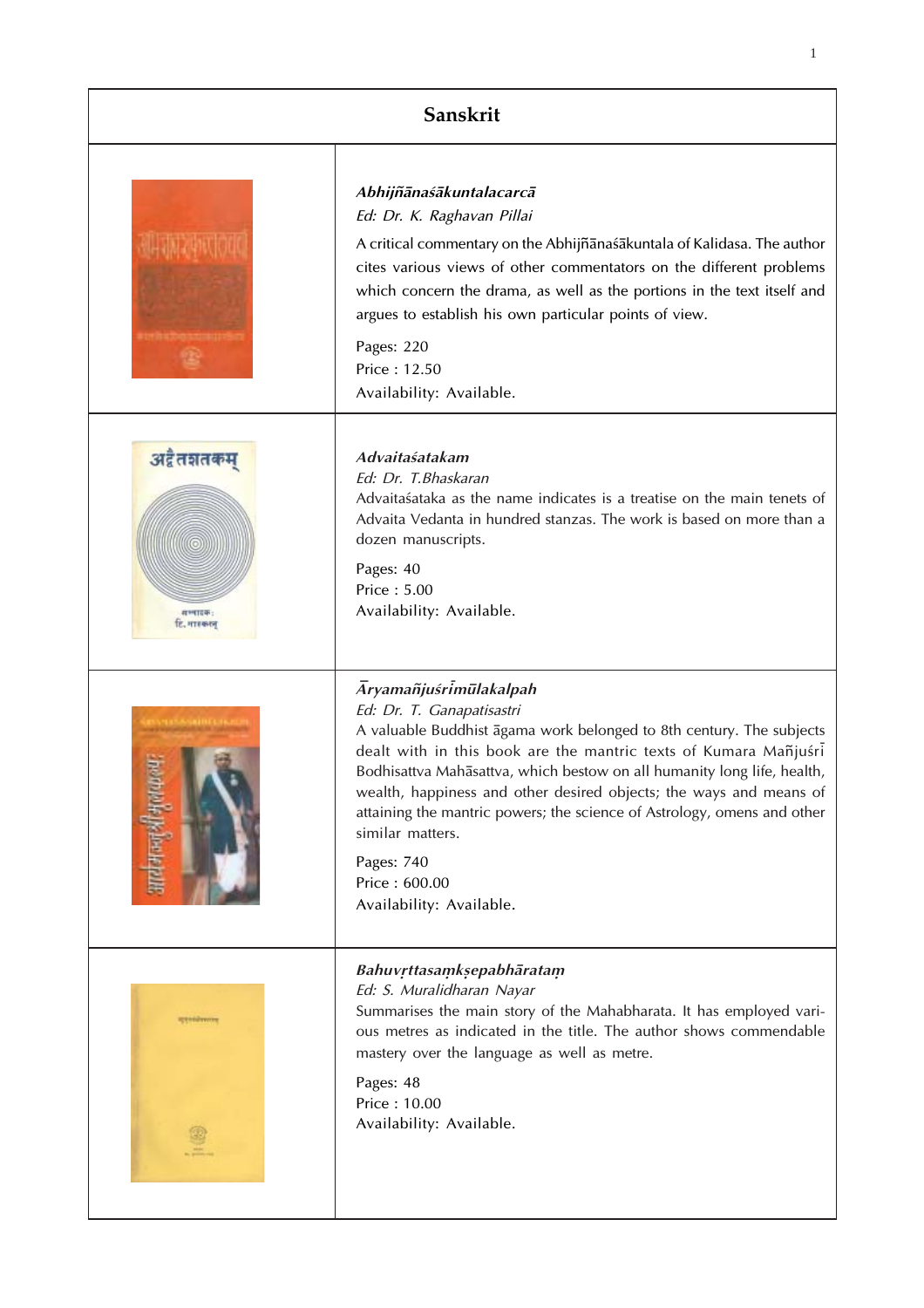| ۰. |
|----|
|    |
|    |
|    |

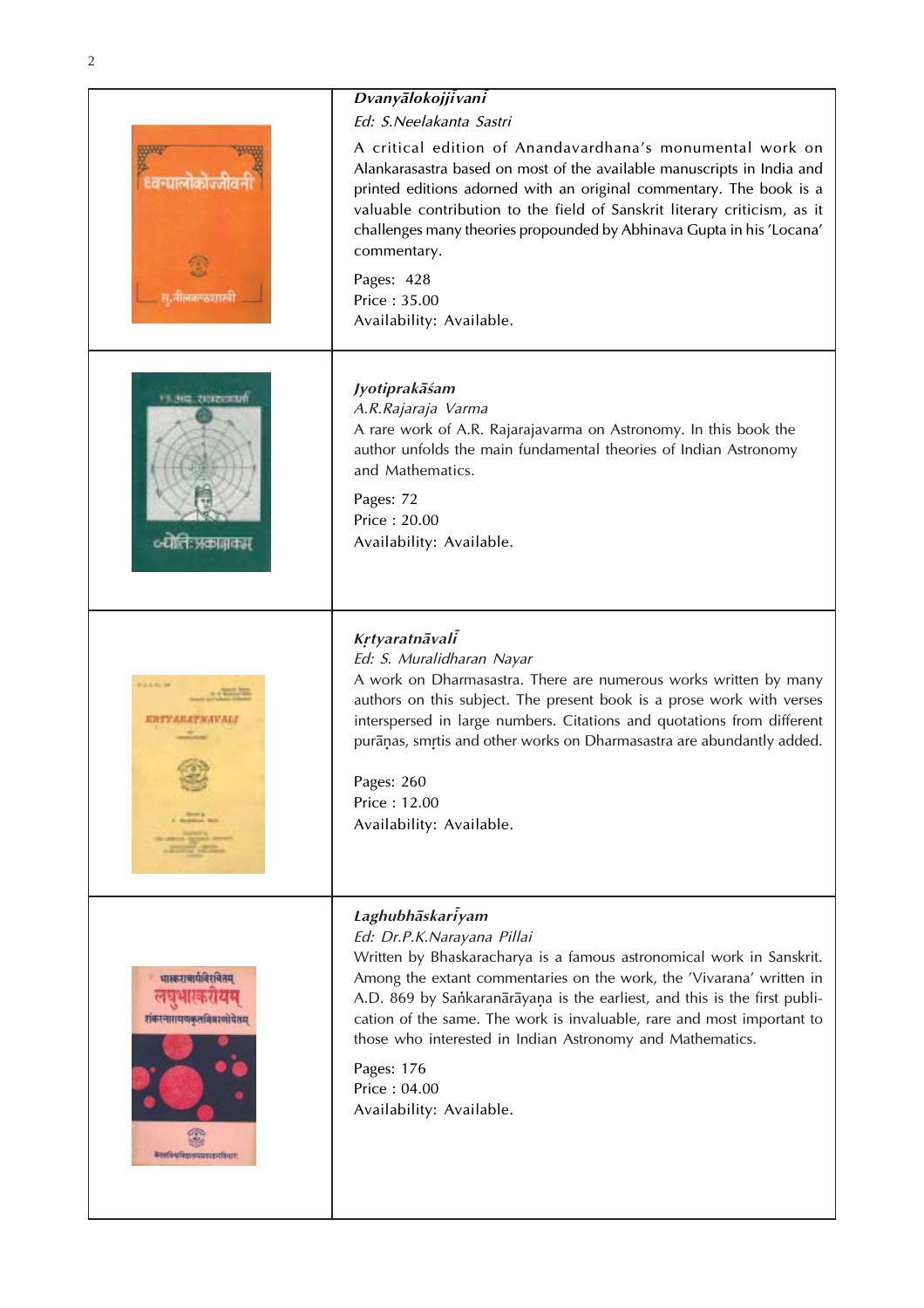